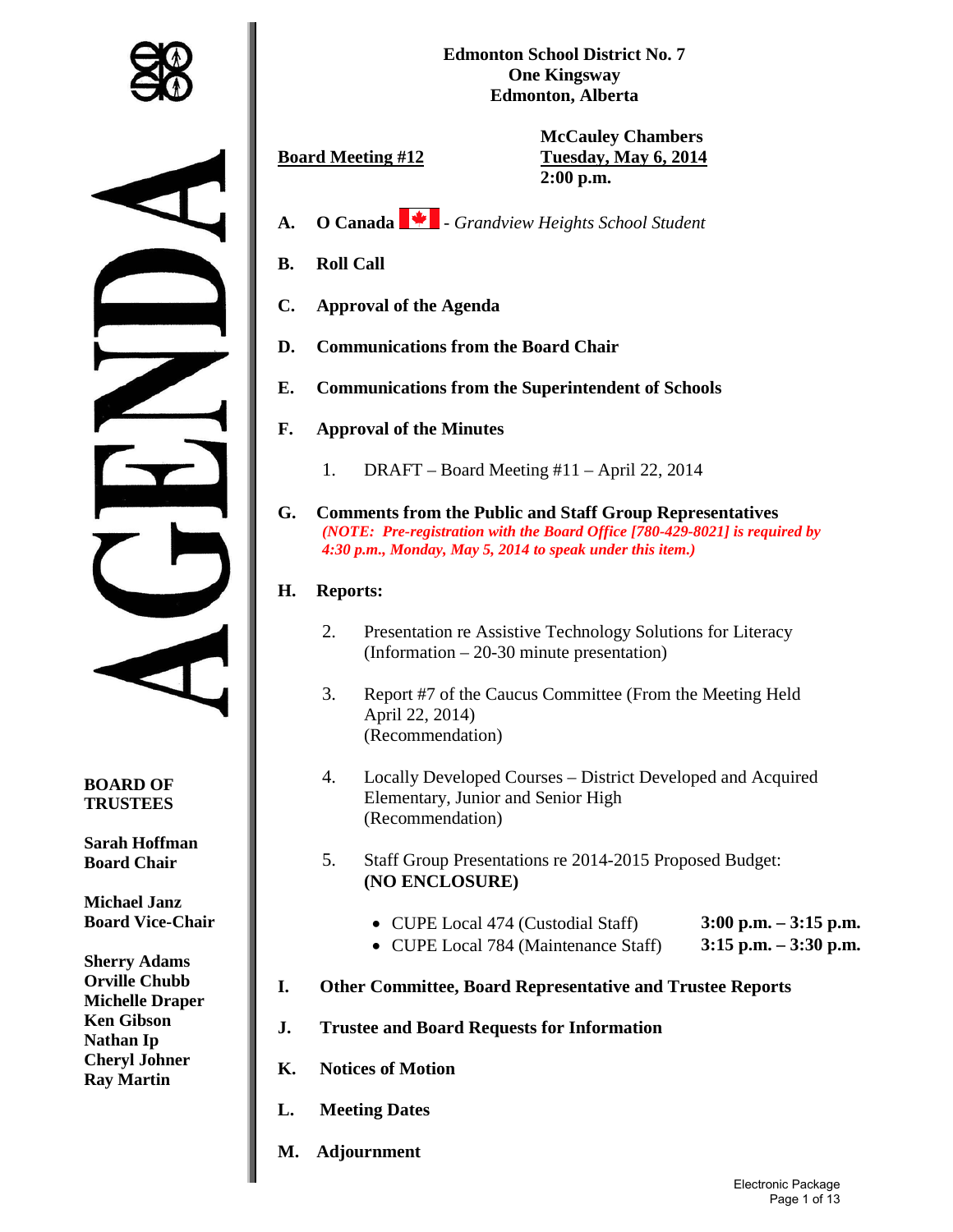#### **Board Meeting #11**

Minutes of the Board Meeting of the Trustees of the Edmonton School District No. 7 of the Province of Alberta held in McCauley Chambers in the Centre for Education on Tuesday, April 22, 2014 at 2:00 p.m.

#### **Present:**

#### **Trustees**

Sherry Adams Orville Chubb Michelle Draper

Ken Gibson Sarah Hoffman Nathan Ip

Michael Janz Cheryl Johner Ray Martin

#### **Officials**

| Diana Bolan                              | Mark Liguori | Darrel Robertson |
|------------------------------------------|--------------|------------------|
| <b>Jim Davies</b>                        | Ron MacNeil  | Sandra Stoddard  |
| David Fraser<br><b>Kathy Muhlethaler</b> |              |                  |

**Board Chair:** Sarah Hoffman **Recording Secretary**: Manon Fraser

#### **Staff Group Representatives**

Edmonton Public Teachers – Nels Olsen, President

# **A. O Canada**

O Canada was performed by the Queen Elizabeth School Choir. The Choir is comprised of twenty students from Grades 10, 11 and 12 under the direction of Ms Lindsey Coulter. The choir has performed at Choralfest and received a silver rating. They've also performed at numerous halls around the city such as the MacEwan Haar Theatre, Convocation Hall University of Alberta, and the Jubilee Auditorium. The students are leaving in two days to Sun Peaks, British Columbia to compete.

#### **B. Roll Call:** (2:00 p.m.)

The Superintendent advised that all Trustees were present.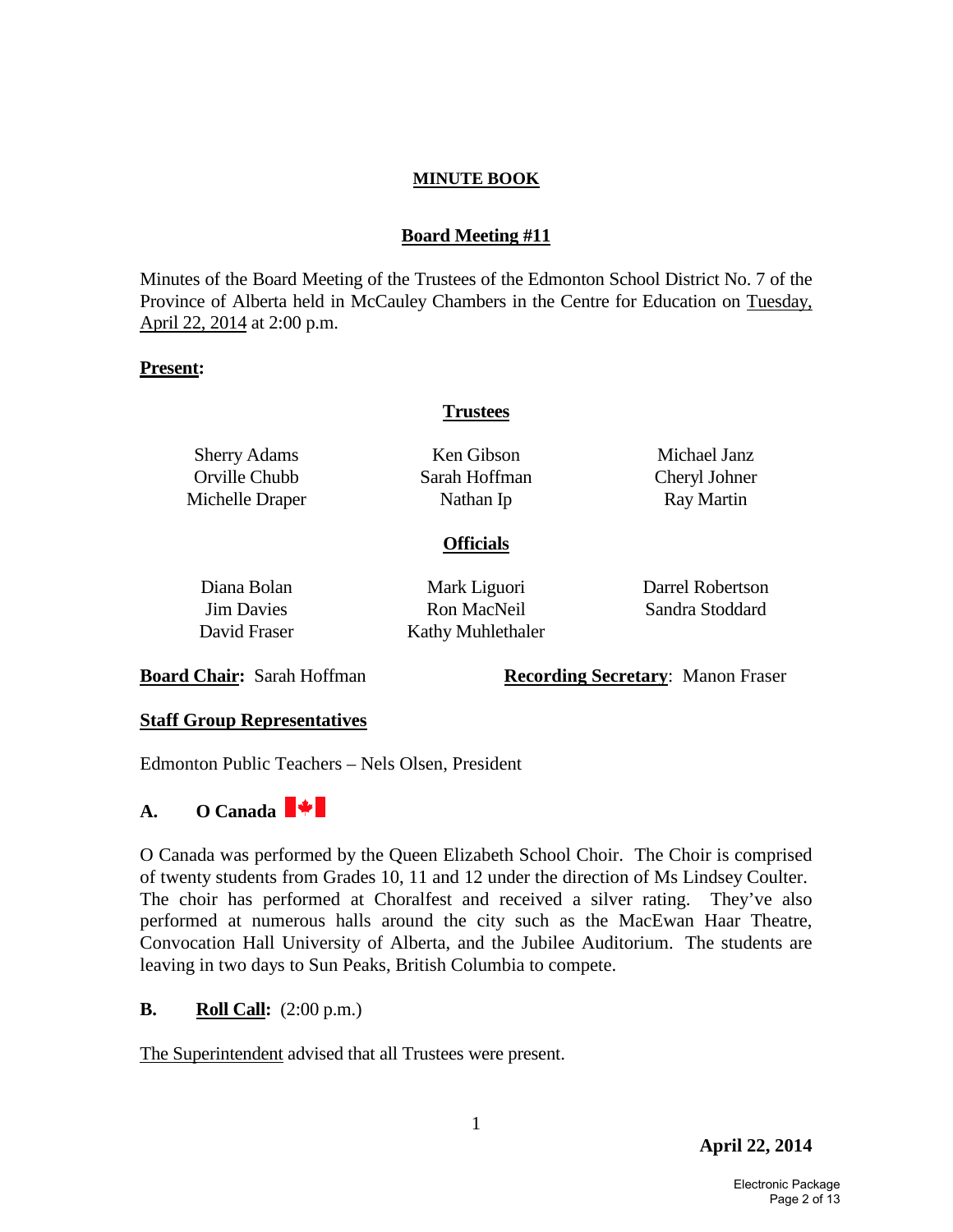# **C. Approval of the Agenda**

#### **MOVED BY Trustee Janz:**

# **"That the agenda for the April 22, 2014 board meeting be approved as printed." (UNANIMOUSLY CARRIED)**

### **D. Communications from the Board Chair**

The Board Chair advised that, today, is International Earth Day which is the largest, most celebrated environmental event worldwide. Several years ago, the Board identified Earth Day and Week as an initiative to promote within the district.

The Board Chair advised that Support Staff Appreciation Week is April 20 to 26, 2014 with April  $23<sup>rd</sup>$  designated as Support Staff Appreciation Day in the district. On this day, schools and central service decision units will have the opportunity to recognize the important contributions of all support staff for the excellent work that they do in supporting the success of all students and staff.

The Board Chair advised that April  $28<sup>th</sup>$  is the National Day of Mourning for Workers Injured or Killed at the Workplace. In recognition of the men and women of Alberta and of the district who are part of those statistics, the Edmonton Public School Board on April 27, 1998 proclaimed every April 28<sup>th</sup> as an annual 'Day of Mourning' in recognition of workers killed, injured or disabled on the job. The Board encourages each and every one to do their part to ensure that Edmonton Public Schools' work and learning environments are as healthy and safe for staff, students and community as possible throughout the year.

The Board Chair advised that, on April 16, 2014, a number of Trustees visited and toured the Confucius Institute Languages Centre at Woodcroft School.

# **E. Communications from the Superintendent of Schools**

The Superintendent advised that, in January, the Province announced the District would be receiving a new replacement or modernized school in a mature neighbourhood. Edmonton Public Schools is proud to provide excellent learning places for its students. One of our priorities is to provide welcoming, high-quality learning and working environments for students and staff.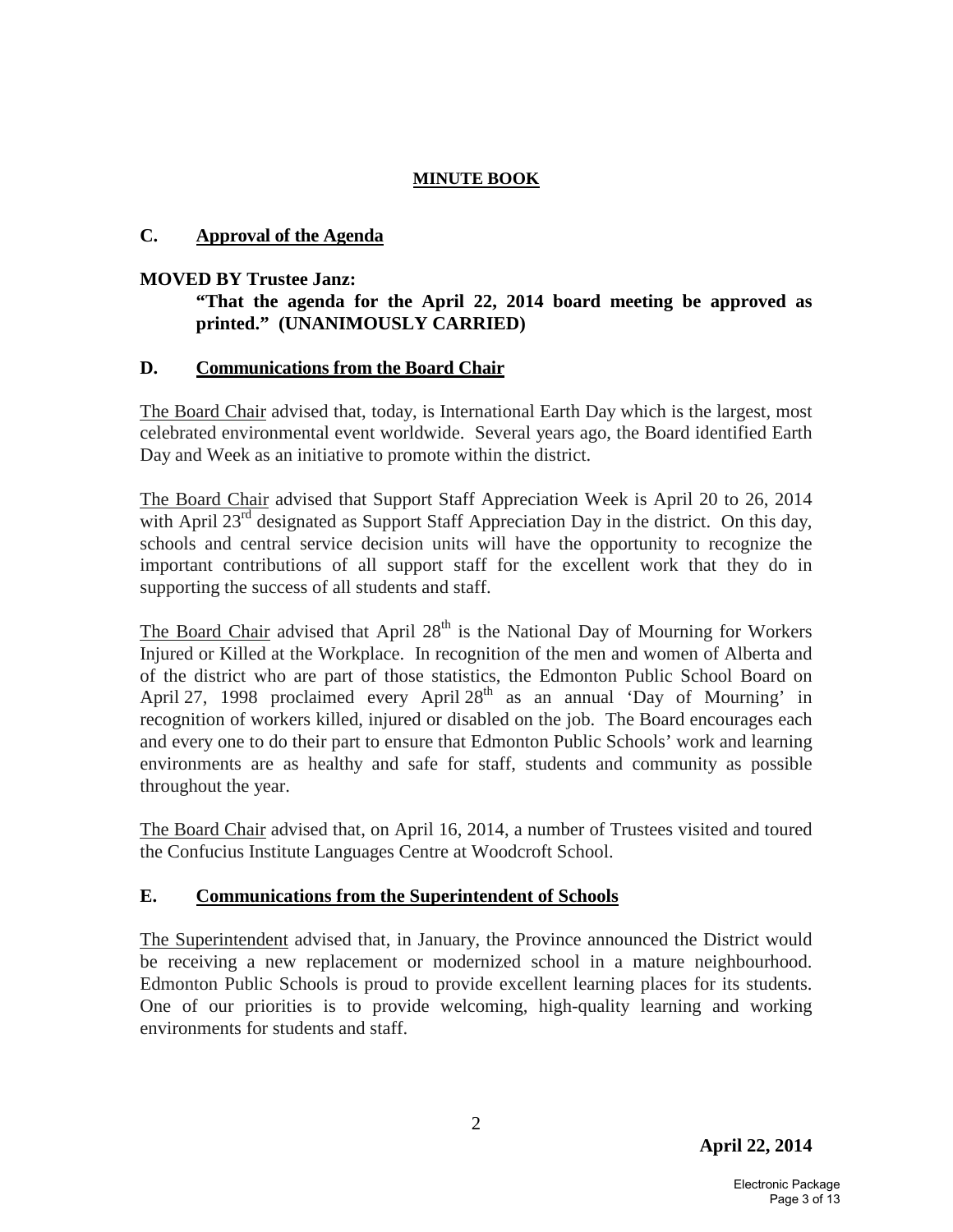The District is looking at several mature communities across the city as potential sites for the new school. All communities selected as potential sites will have an opportunity to provide feedback. Moving forward, three rounds of public meetings will be held in the communities selected. At the first meeting, parents and stakeholders will be given an overview of the project. At the second meeting, input and feedback will be collected through small group conversations. We will be looking for ideas about the community's needs for the building, the site selection and the type of educational programming that should be offered. At the third meeting, we will share with each community the data collected from the consultations and the details of the information report going to Board on June 24, 2014.

The location of the replacement school has not been predetermined or decided and, as such, it is important we involve community members in the process. Meaningful consultation does not have to take months - a great consultation process needs to be transparent with an openness to listen. This will occur and the community will be proud to have played a role in shaping next steps.

The first round of the three replacement school public engagement meetings will be held this week starting at 7:00 p.m. at the following schools:

- Tuesday, April 22, 2014 Highlands School
- Wednesday, April 23, 2014 Lawton School
- Thursday, April 24, 2014 Westmount School

#### **F. Minutes**

1. Board Meeting #10 – April 10, 2014

#### **MOVED BY Trustee Adams:**

### **"That the minutes of Board Meeting #10 held April 10, 2014 be approved as printed." (UNANIMOUSLY CARRIED)**

#### **G. Comments from the Public and Staff Group Representatives**

The Board heard from Ms Gaylene Borgstede regarding a replacement school in a mature neighbourhood. A copy of Ms Borgstede's comments was provided for the Board's information.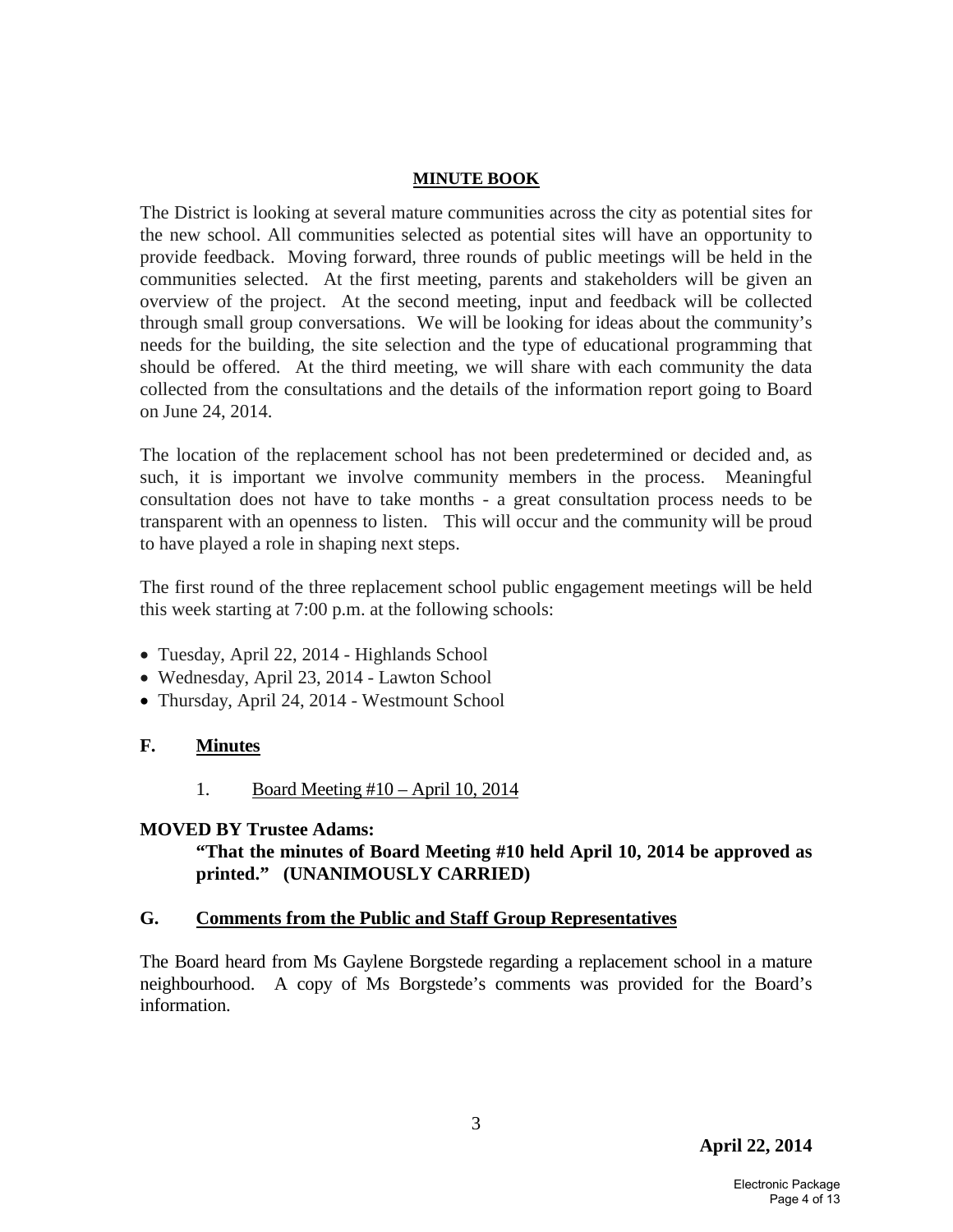### **H. Reports**

 2. Report #6 of the Caucus Committee (From the Meeting Held April 10, 2014)

### **MOVED BY Trustee Janz:**

 **"1. That Report #6 of the Caucus Committee from the meeting held April 10, 2014 be received and considered." (UNANIMOUSLY CARRIED)**

# **MOVED BY Trustee Janz:**

- **"2. That the appointment of Trustees Adams and Chubb to serve as the Board's representatives on the Elevate Initiative Task Force be approved." (UNANIMOUSLY CARRIED)**
- **MOVED BY Trustee Janz:** 
	- **"3. That subject to the approval of the Minister of Education, a partial land acquisition to the City of Edmonton of 0.79 acres of the Vimy Ridge Academy (Bonnie Doon Campus) site in the amount of \$200,000, be approved." (UNANIMOUSLY CARRIED)**

# **MOVED BY Trustee Janz:**

- **"4. That subject to the approval of the Minister of Education, a partial land acquisition to the City of Edmonton of 0.446 acres of the W. P. Wagner School site in the amount of \$20,100, be approved." (UNANIMOUSLY CARRIED)**
- 3. Distribution of Funds

#### **MOVED BY Trustee Janz:**

 **"That the Board of Trustees approve the distribution of funds for the 2014-2015 budget." (UNANIMOUSLY CARRIED)**

There was a short break at this point.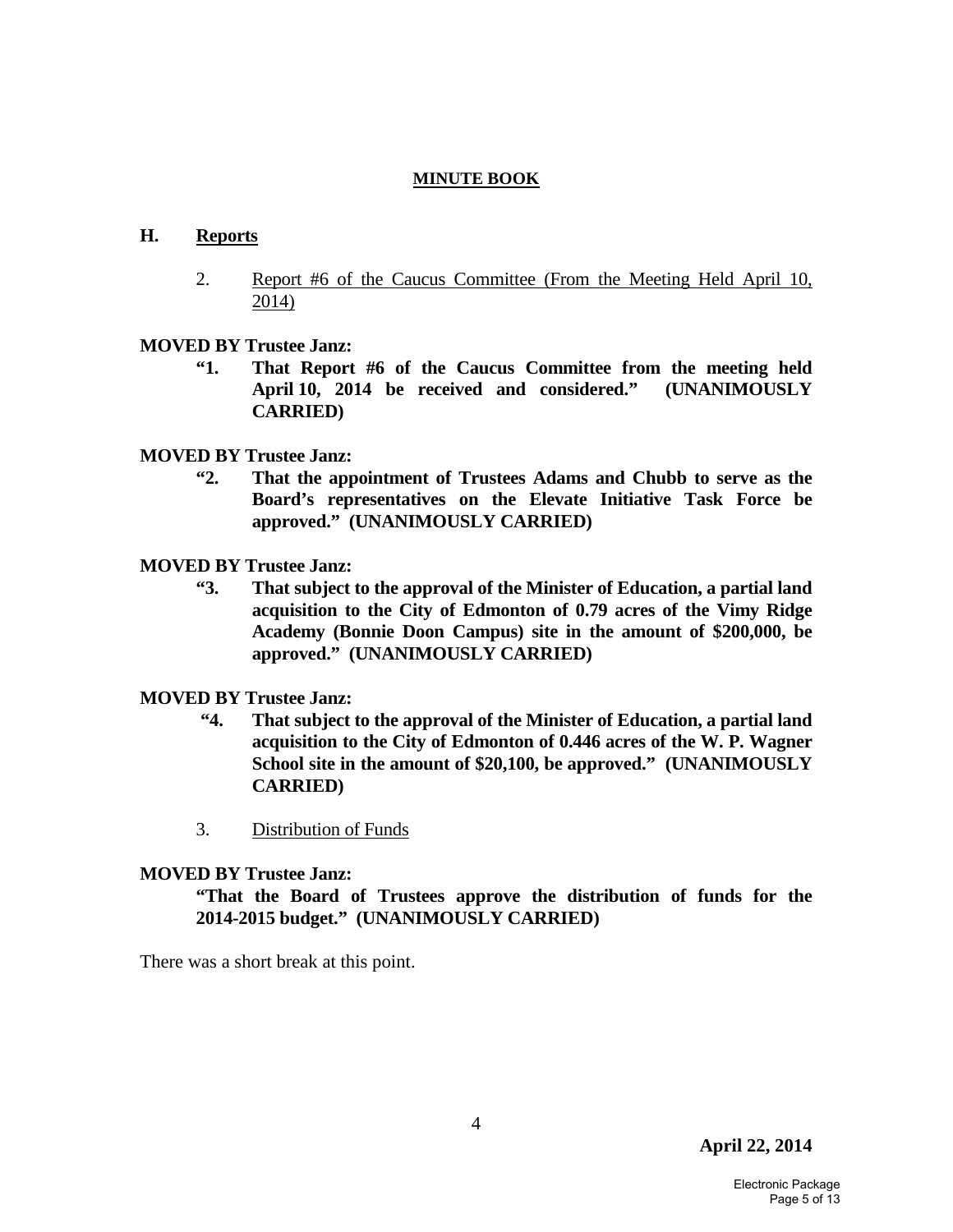4. Proposed Ten-Year Facilities Plan 2015-2024 and Three-Year Capital Plan 2015-2018

# **MOVED BY Trustee Gibson:**

 **"That the proposed** *Ten-Year Facilities Plan 2015-2024* **and** *Three-Year Capital Plan 2015-2018* **be approved for submission to Alberta Education."** 

### **The Board Chair called the question.**

- **IN FAVOUR: Trustees Adams, Chubb, Gibson, Hoffman, Ip, Janz, Johner and Martin**
- **OPPOSED: Trustee Draper**

### **The Motion was CARRIED.**

There was a short break at this point.

#### **I. Comments from the Public and Staff Group Representatives – 5:00 p.m.**

The Board heard from Ms Kathy Dawson regarding sexual health education. A copy of Ms Dawson's comments was provided for the Board's information.

# 5. Children and Youth Mental Health and Well-Being Initiative (Response to Request for Information #011)

The report was discussed.

Trustee Janz suggested that the information contained in the report be considered by the Policy Review Committee in the development of draft Board Policy AEBB.BP – Wellness of Students and Staff.

Trustee Draper suggested that consideration be given to providing information in the *Need to Know News* about what resources are available in the District regarding student mental health for Mental Health Week May 5 to 11, 2014 including information about the EPSB School Health Information Newsletter and Mental Health Awareness website.

The Superintendent advised that this information would be provided to Trustees.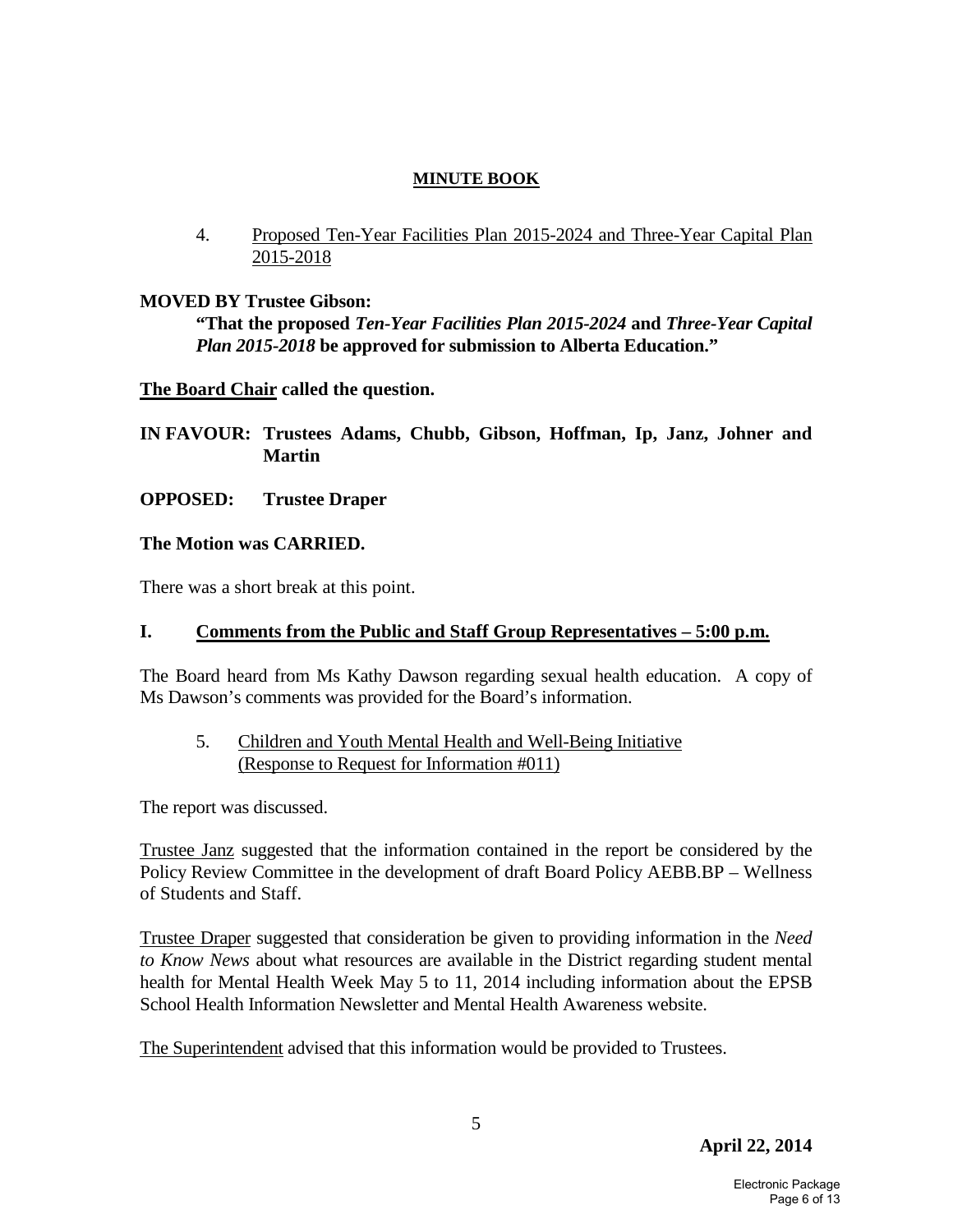# **J. Other Committee, Board Representative and Trustee Reports**

Trustee Adams, the Board's representative on the Edmonton Public Schools Foundation Board of Governors, noted the following upcoming fundraising events:

- May 1, 2014 *Ready to Shine Student Fashion Show* at Kingsway Mall
- May 29, 2014 *Ready for Life* fundraising breakfast at M.E. LaZerte School

Trustee Johner, the Board's representative on ASBA Zone 23, noted the Edwin Parr Awards banquet will be held on Friday, May 23, 2014 at the Executive Royal Inn.

Trustee Draper noted that several Trustees who were visiting the Confucius Institute at Woodcroft School on April 16, 2014 had the opportunity to meet some of the people involved in working on the curriculum redesign. She commended the commitment of these staff members to this important work.

# **K. Trustee and Board Requests for Information**

Trustee Martin requested that information be provided on the successes and challenges experienced working within a P3 model for the ASAP schools.

- **L. Notices of Motion** None.
- **M. Next Board Meeting Date: Tuesday, May 6, 2014 at 2:00 p.m.**
- **N. Adjournment (5:30 p.m.)**

**The Board Chair adjourned the meeting.**

Sarah Hoffman, Board Chair Dr. Sandra Stoddard, Executive Director Governance and Strategic Support Services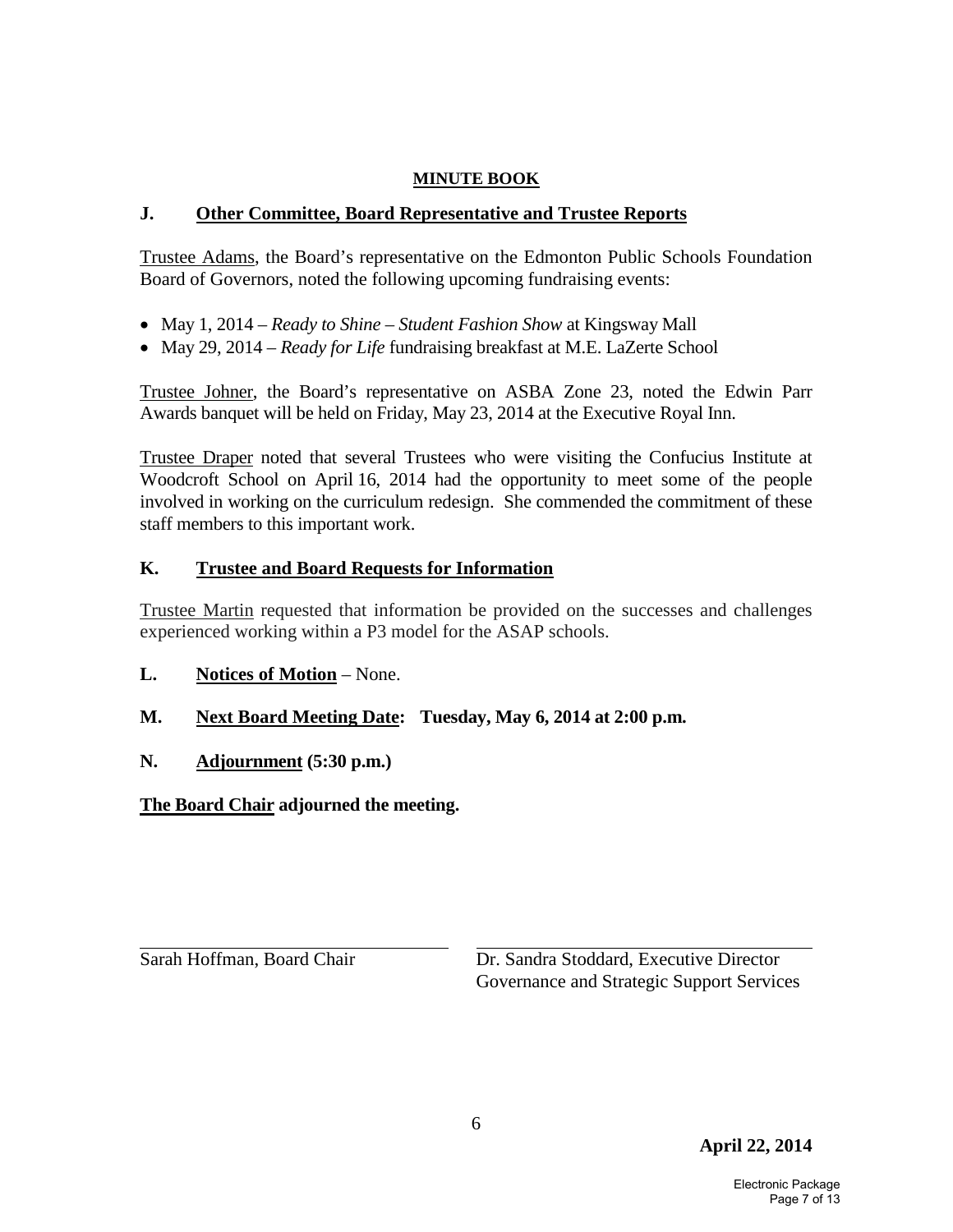# **EX** EDMONTON PUBLIC SCHOOLS

| DATE:              | May 6, 2014                                                 |
|--------------------|-------------------------------------------------------------|
| TO:                | <b>Board of Trustees</b>                                    |
| FROM:              | Darrel Robertson, Superintendent of Schools                 |
| <b>SUBJECT:</b>    | Presentation re Assistive Technology Solutions for Literacy |
| <b>ORIGINATOR:</b> | Dr. Gabe Mancini, Principal Hospital School Campuses        |
|                    |                                                             |

The presentation will highlight services offered at the Glenrose School Campus in the Catherine Iles Assistive Technology Classroom and the I CAN Centre for Assistive Technology at the Glenrose Rehabilitation Hospital. Teachers from the two programs will showcase the impact of assistive technology on students, families and learning teams they serve. Students and families will also share their success stories, including how assistive technology has helped them to learn and grow in the areas of literacy and communication.

This presentation is an example of literacy strategies and ties in to the Annual Report regarding Literacy (Reading and Writing) which is scheduled to be presented at the June 17, 2014 board meeting.

GM:mmf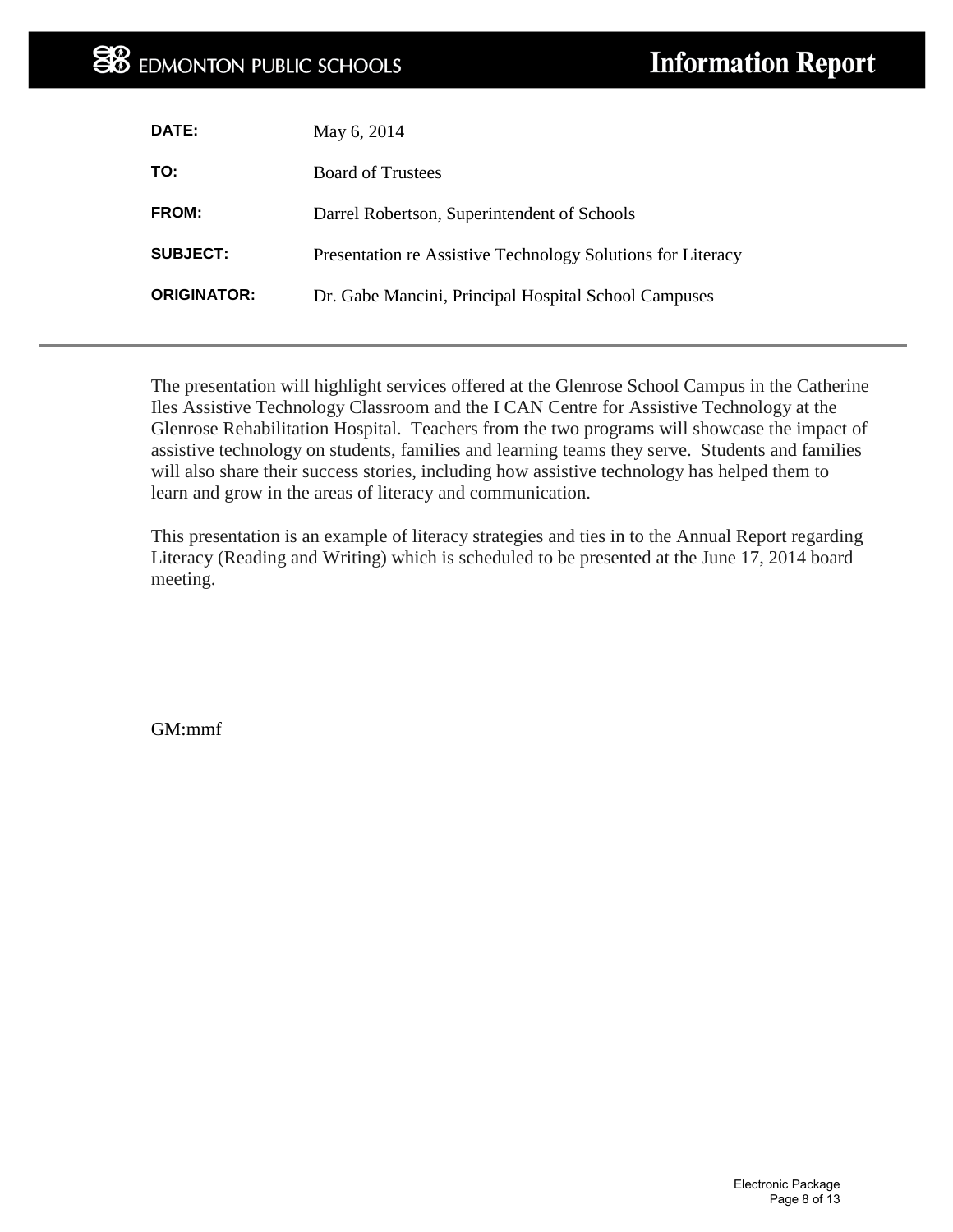| DATE:              | May 6, 2014                                                                                                                                                                                                                |
|--------------------|----------------------------------------------------------------------------------------------------------------------------------------------------------------------------------------------------------------------------|
| TO:                | <b>Board of Trustees</b>                                                                                                                                                                                                   |
| FROM:              | Trustee Michael Janz, Caucus Committee Chair                                                                                                                                                                               |
| <b>SUBJECT:</b>    | Report #7 of the Caucus Committee (From the Meeting Held<br>April 22, 2014)                                                                                                                                                |
| <b>ORIGINATOR:</b> | Dr. Sandra Stoddard, Executive Director Governance and Strategic<br><b>Support Services</b>                                                                                                                                |
| <b>REFERENCE:</b>  | Trustees' Handbook – Caucus Committee Section 5.4<br><i>School Act Section 61</i><br>FB.BP - Authority for Human Resources Decisions<br>FBA.AR - Designation, Appointment and Assignment to Leadership<br><b>Positions</b> |

#### **RECOMMENDATION**

- **1. That Report #7 of the Caucus Committee from the meeting held April 22, 2014 be received and considered.**
- **2. That the following designation for the period August 28, 2014 to August 31, 2015 be confirmed: Mary Michailides – Assistant Superintendent**

:mmf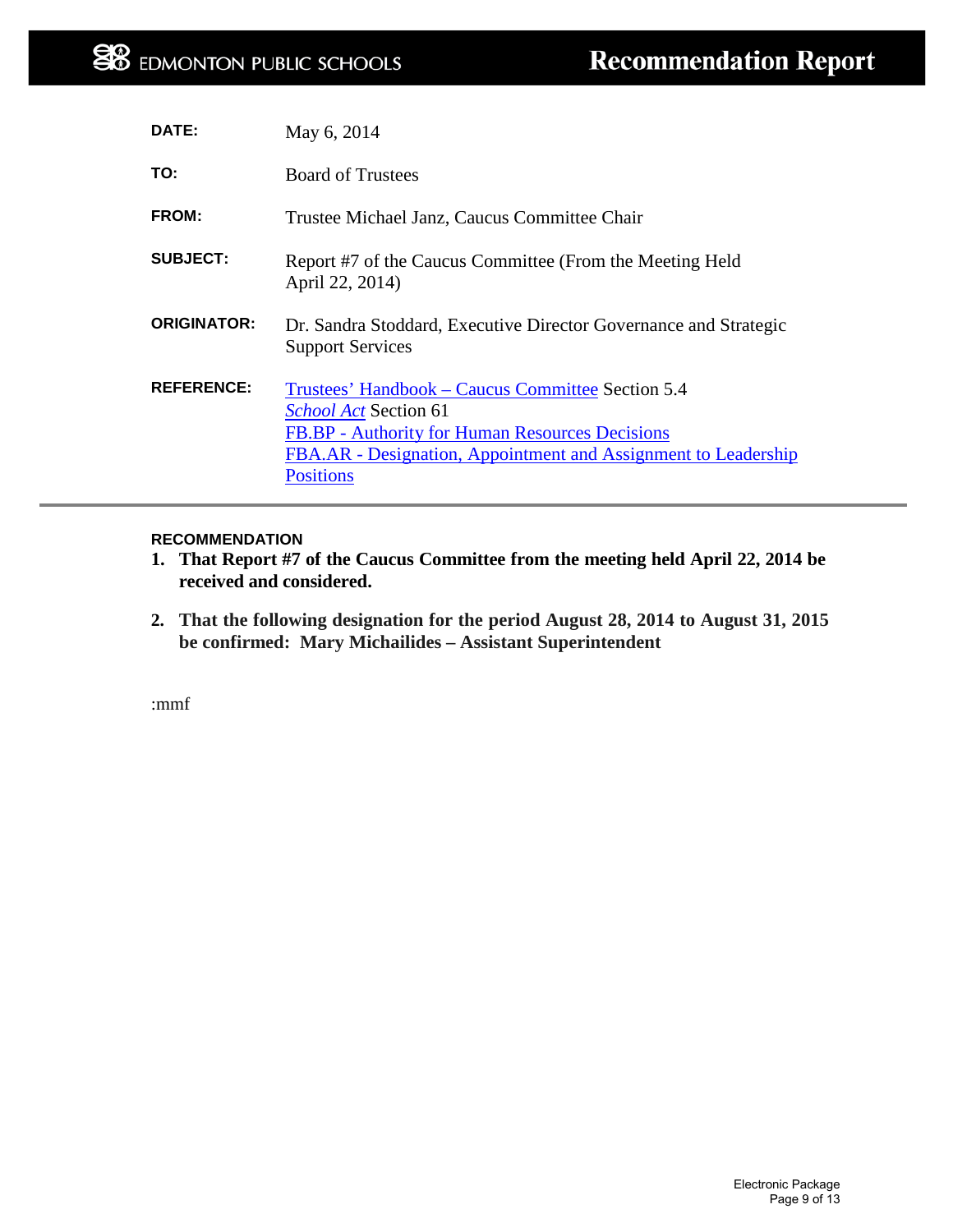| DATE:                     | May 6, 2014                                                                                                      |
|---------------------------|------------------------------------------------------------------------------------------------------------------|
| TO:                       | <b>Board of Trustees</b>                                                                                         |
| FROM:                     | Darrel Robertson, Superintendent of Schools                                                                      |
| <b>SUBJECT:</b>           | Locally Developed Courses – District Developed and Acquired Elementary,<br>Junior High and Senior High           |
| <b>ORIGINATOR:</b>        | Mark Liguori, Assistant Superintendent                                                                           |
| <b>RESOURCE</b><br>STAFF: | Diane Brunton, Sandy Forster                                                                                     |
| <b>REFERENCE:</b>         | Alberta Education - Guide to Education<br><b>Locally Developed Courses: Report and Strategic Directions 2013</b> |

#### **ISSUE**

Edmonton Public Schools' locally developed courses, at elementary, junior high and high school levels, as well as courses acquired from other Alberta school jurisdictions, must be renewed regularly for continued use. The duration of the new renewal cycle is four years, a change from the previous three year cycle. All locally developed courses require re-authorization approval from the Board of Trustees. High school courses must also be vetted and approved through Alberta Education to ensure continued alignment with current curriculum outcomes.

#### **RECOMMENDATION**

**That the following locally developed courses and resources be approved for use in Edmonton Public Schools:** 

| <b>Course Name</b>                        | <b>Level - Credit</b> | <b>Approval Period</b>         |
|-------------------------------------------|-----------------------|--------------------------------|
| Global Perspectives Through the Arts      | 35                    | September 2014 – August 2018   |
| (IECC)                                    | $(5 \text{ credit})$  |                                |
| Introduction to the Special Needs         | 35                    | September 2014 to August 2018  |
| <b>Education Assistant Career Pathway</b> | $(5 \text{ credit})$  |                                |
| Special Needs Educational Assistant       | 35                    | September 2014 to August 2018  |
| Career Pathway: Assistive and Adaptive    | $(5 \text{ credit})$  |                                |
| Technology                                |                       |                                |
| Sport, Exercise and Health Science        | 25/35                 | September $2014 -$ August 2018 |
|                                           | $(5 \text{ credit})$  |                                |

#### **a. New courses developed by Edmonton Public Schools**

#### **b. New courses acquired by Edmonton Public Schools**

| <b>Course Name</b>               | Level - Credit       | <b>Approval Period</b>        |
|----------------------------------|----------------------|-------------------------------|
| $Art$ (IB)                       | 25                   | September 2014 to August 2016 |
| Red Deer School District No. 104 | (3 credit)           |                               |
| <b>Journalism</b>                | 15/25/35             | September 2014 to August 2015 |
| Calgary School District No. 19   | $(5 \text{ credit})$ |                               |
| Mathematics (IB)                 | 35                   | September 2014 to August 2016 |
| Calgary School District No. 19   | (3 credit)           |                               |
| <b>Outdoor Education</b>         | 25                   | September 2014 to August 2015 |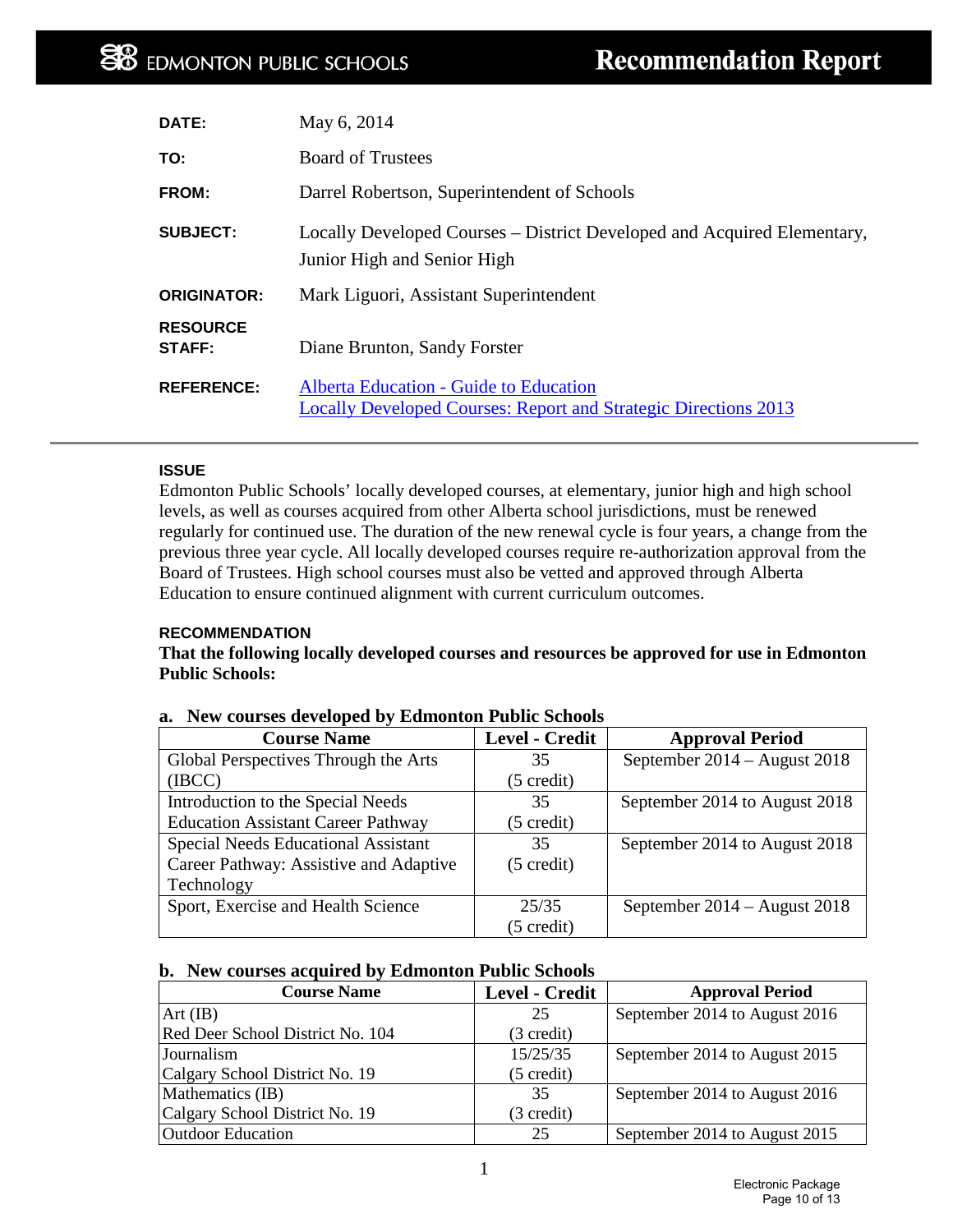| Black Gold Regional Div. No. 18         | (3 credit)             |                               |
|-----------------------------------------|------------------------|-------------------------------|
| Perspectives of the Human Condition     | 15/25/35               | September 2014 to August 2015 |
| <b>Westmount Charter School Society</b> | $(5 \text{ credit})$   |                               |
| Sport Psychology                        | 25                     | September 2014 to August 2015 |
| Calgary School District No. 19          | $(5 \text{ credit})$   |                               |
| Technical Theatre                       | 15/25/35               | September 2014 to August 2018 |
| Calgary School District No. 19          | $(3/5 \text{ credit})$ |                               |
| Yoga                                    | 15/25/35               | September 2014 to August 2016 |
| Calgary School District No. 19          | $(5 \text{ credit})$   |                               |

#### **c. Renewal of courses developed by Edmonton Public Schools**

| <b>Course Name</b>                   | Level - Credit       | <b>Approval Period</b>        |
|--------------------------------------|----------------------|-------------------------------|
| American Sign Language and Culture - | 15/25/35             | September 2014 to August 2018 |
| 3Y                                   | $(5 \text{ credit})$ |                               |
| Beginner Music - Choral              | 15                   | September 2014 to August 2018 |
|                                      | $(5 \text{ credit})$ |                               |
| Beginner Music - Instrumental Music  | 15                   | September 2014 to August 2018 |
|                                      | $(5 \text{ credit})$ |                               |
| Drawing (Advanced Techniques)        | 15/25/35             | September 2014 to August 2018 |
|                                      | $(5 \text{ credit})$ |                               |
|                                      |                      |                               |
| <b>Forensic Science Studies</b>      | 25/35                | September 2014 to August 2018 |
|                                      | (3 credit)           |                               |
| Speech and Debate                    | 15                   | September 2014 to August 2018 |
|                                      | (3 credit)           |                               |
| American Sign Language and Deaf      | $K - 9$              | September 2014 to August 2018 |
| Culture - 9Y                         |                      |                               |
| Arabic Language and Culture - 12Y    | $K-9$                | September 2014 to August 2018 |
| <b>ESL Support to Science</b>        | $7 - 9$              | September 2014 to August 2018 |
| <b>ESL Support to Social Studies</b> | $7 - 9$              | September 2014 to August 2018 |
| <b>Explorations in Film</b>          | 9                    | September 2014 to August 2018 |
| Learning to Lead                     | $8 - 9$              | September 2014 to August 2018 |
| <b>Practical Arts</b>                | $7 - 9$              | September 2014 to August 2018 |
| Punjabi Language & Culture           | $K - 3$              | September 2014 to August 2018 |

# **d. Renewal of courses acquired by Edmonton Public Schools**

| <b>Course Name</b>                          | <b>Level - Credit</b>  | <b>Approval Period</b>        |
|---------------------------------------------|------------------------|-------------------------------|
| Abnormal Psychology                         | 35                     | September 2014 to August 2018 |
| Pembina Hills Regional Division #7          | $(3 \text{ credit})$   |                               |
| <b>Advanced Dance</b>                       | 15/25/35               | September 2014 to August 2018 |
| Lethbridge School District #51              | $(3/5 \text{ credit})$ |                               |
| Arabic Language & Culture - 3Y              | 15/25/35               | September 2014 to August 2018 |
| Calgary School District #19                 | $(5 \text{ credit})$   |                               |
| Arabic Language and Culture $-12Y$          | 15/25/35               | September 2014 to August 2018 |
| Northern Lights School Division #69         | $(5 \text{ credit})$   |                               |
| <b>ESL Introduction to Canadian Studies</b> | 15/25                  | September 2014 to August 2018 |
| Calgary School District #19                 | $(5 \text{ credit})$   |                               |
| <b>ESL Introduction to Science</b>          | 15                     | September 2014 to August 2018 |
| Calgary School District #19                 | $(5 \text{ credit})$   |                               |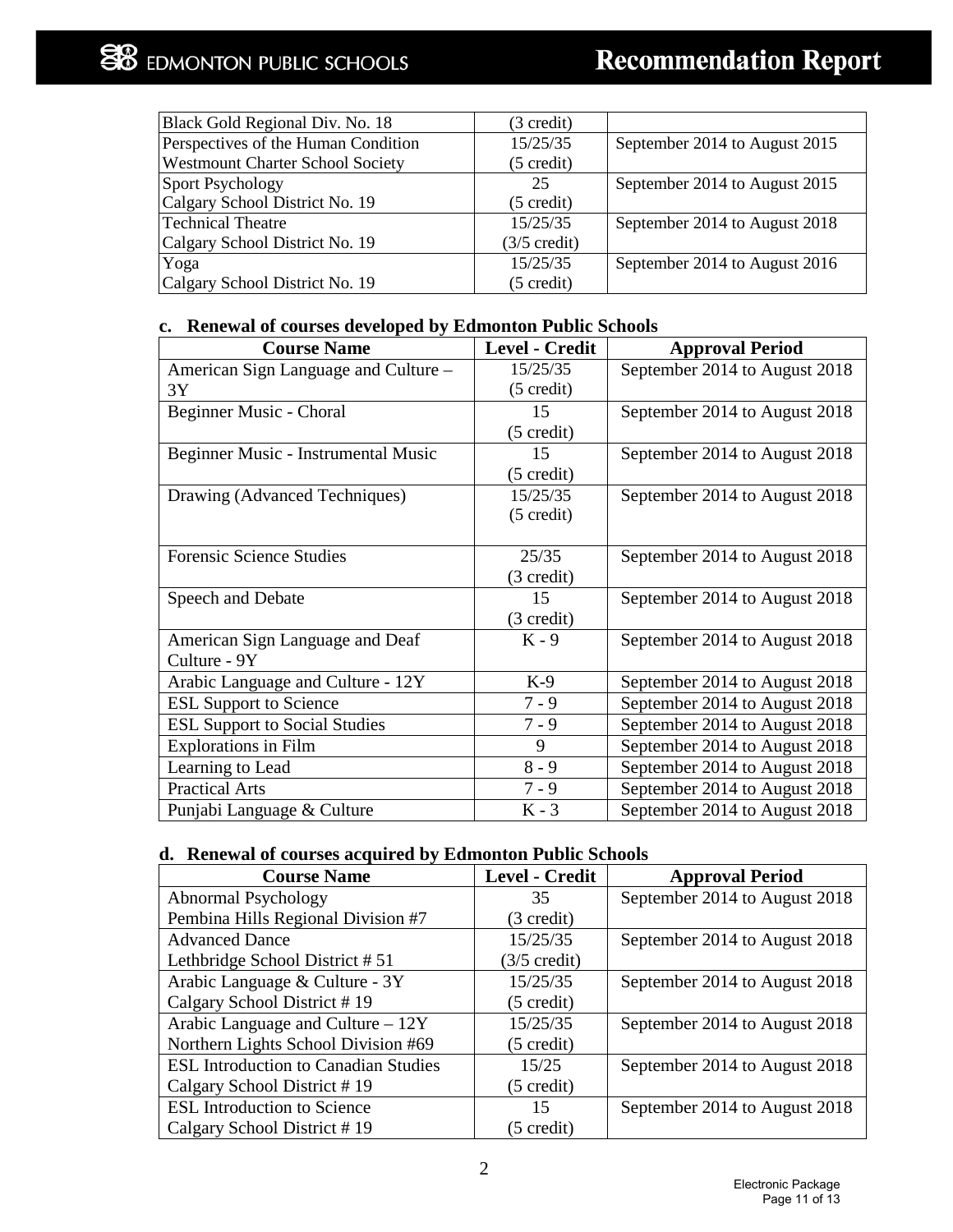| <b>Course Name</b>                    | <b>Level - Credit</b>  | <b>Approval Period</b>        |
|---------------------------------------|------------------------|-------------------------------|
| <b>Learning Strategies</b>            | 15/25/35               | September 2014 to August 2018 |
| Calgary Roman Catholic SS District #1 | $(3/5 \text{ credit})$ |                               |
| Marine Biology                        | 35                     | September 2014 to August 2018 |
| Parkland School Division #70          | $(5 \text{ credit})$   |                               |
| <b>Musical Theatre in Performance</b> | 25/35                  | September 2014 to August 2018 |
| Fort McMurray Public Sch. Dist. #2833 | $(5 \text{ credit})$   |                               |
| Pre-Engineering                       | 15/25/35               | September 2014 to August 2018 |
| Calgary School District #19           | $(5 \text{ credit})$   |                               |
| Professional Development in the Arts  | 35                     | September 2014 to August 2018 |
| Calgary School District #19           | $(3/5 \text{ credit})$ |                               |
| Sculpting (Advanced Techniques)       | 15/25/35               | September 2014 to August 2018 |
| Calgary School District #19           | $(5 \text{ credit})$   |                               |
| Accelerated English (ESL Level 3)     | $7 - 9$                | September 2014 to August 2018 |
| Calgary School District #19           |                        |                               |

#### **BACKGROUND**

Locally developed courses (LDCs) are developed or acquired and authorized by school authorities to provide students with learning opportunities that complement provincial programs of study. LDCs provide unique opportunities to explore a range of interests in subject areas or extend the learning outcomes in provincial programs. These courses accommodate special interests and abilities of students, and address local, community or parental interests. Districts may develop their own courses, or they may seek permission to acquire courses developed by other districts.

Locally developed courses and resources must be approved and renewed every four years by the developing board. In the case of high school courses, the courses also must be assessed and approved by Alberta Education. The process is governed by Alberta Education policies. All courses developed align to policy guidelines including:

- courses are to be completed within the year they are started;
- a certificated teacher is required for instruction;
- unique hours of instruction are required for each course; and
- the waiver of prerequisites provision cannot apply to locally developed courses.

Locally developed courses are created to meet specific identified schools' needs. The costs of developing a course varies greatly with differing topics, external requirements, number of courses in sequence, established frameworks, and complexity of stakeholders. Courses are written and prepared through collaboration with classroom teachers and school administrations.

#### **RELATED FACTS**

Courses acquired from other school jurisdictions commence after March  $31<sup>st</sup>$  to permit the authoring district to complete the approval process with Alberta Education prior to the acquiring process.

#### **CONSIDERATIONS & ANALYSIS**

Locally developed courses are submitted for approval for a maximum of four years. Courses acquired from other jurisdictions are subject to an approval period based on the original cycle for the authoring jurisdiction.

Elementary and junior high locally developed courses are approved by the Board of Trustees for use in the District.